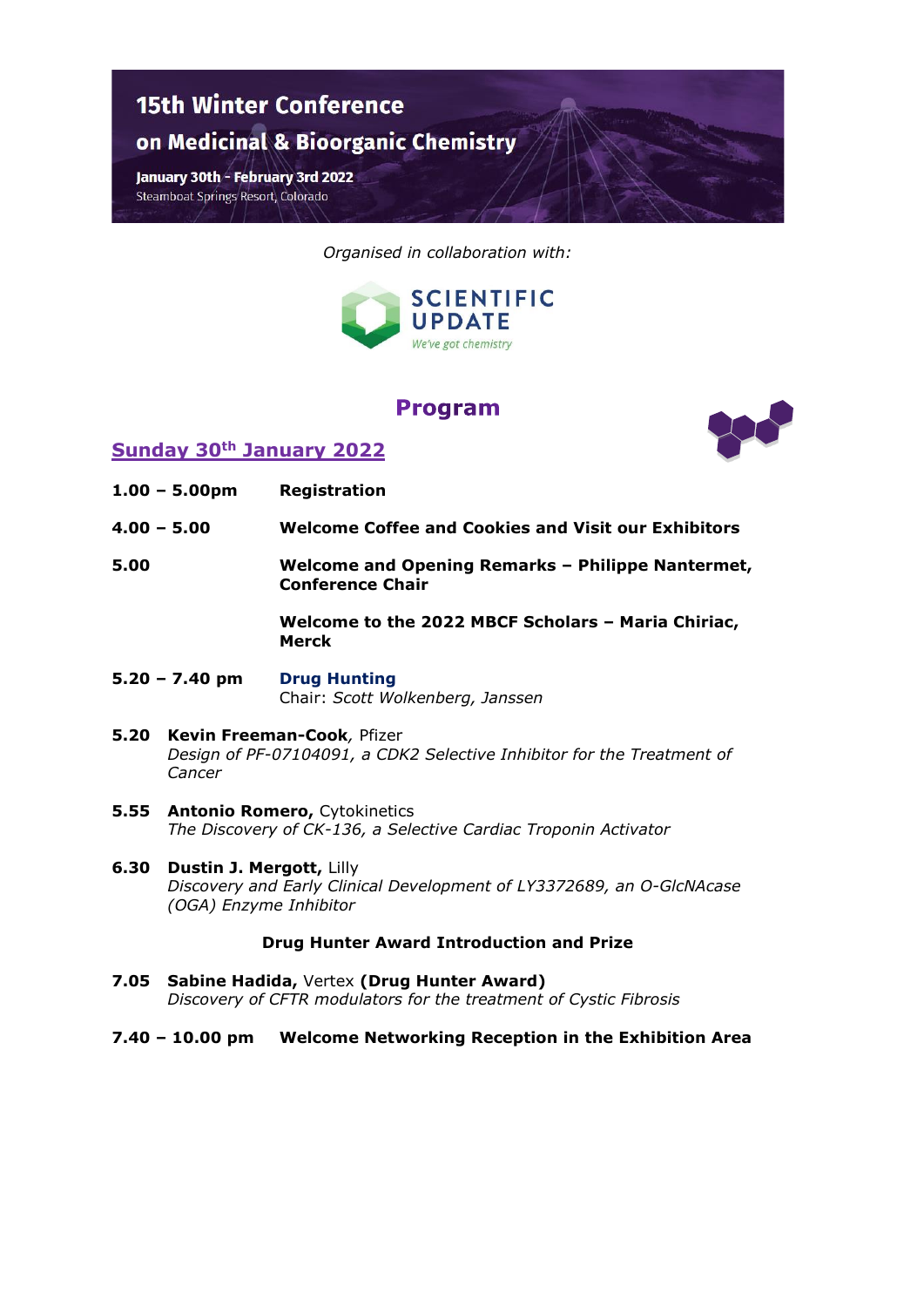## **Monday 31st January 2022**

- **7.00 – 8.00 am Good Morning Buffet Breakfast**
- **8.00 - 11.00 am Total Synthesis / Biocatalysis** Chair: Bryan Norman, Enveda Biosciences
- **8.00 Bryan Norman**, Enveda Biosciences *Opening Remarks*
- **8.10 Sarah Reisman**, Caltech *Title to be Confirmed*
- **8.45 Ian Seiple,** UCSF *Next-generation Synthesis of Antibiotics*
- **9.20 Ania Fryszkowska**, Merck *Enzymatic Routes to the Next Generation Therapeutics*
- **9.55 Rusty Lewis,** Pfizer *Commercial Synthesis of APIs enabled by Enzymatic Reductive Amination*
- 10.30 Darren Dixon, University of Oxford *Catalytic Approaches for Simplifying Complex Alkaloid Total Synthesis*

#### **4.00 - 5.00 pm Back from the Slopes – Coffee & Cookie Break and Vist the Exhibitors**

- **5.00 – 8.00 pm Nontraditional Modalities in Drug Discovery** Chair: *Lou Chupak, Bristol-Myers Squibb*
- **5.00 Larry Burgess,** Vividion Therapeutics *Application of a Proteome-Wide Covalent Fragment Screening Platform: The Discovery of Potent, Selective, Allosteric JAK1 Inhibitors*
- **5.35 Ingrid Wertz,** Bristol-Myers Squibb *Co-opting the Ubiquitin System for Therapeutic Benefit*
- **6.10 Lauren Monovitch,** Novartis *Identification of a PCSK9-LDLR Disruptor Peptide with In Vivo Function*
- **6.45 Thomas Tucker,** Merck *Cyclic peptide PCSK9 Inhibitors Derived from an mRNA Display Screen and Optimized via Structure Based-Design*
- **7.20 Alexander Buitrago Santanilla,** GlaxoSmithKline *Development of a Nanoscale Chemistry Direct-to-Biology (D2B) Platform for High-Throughput PROTAC Synthesis*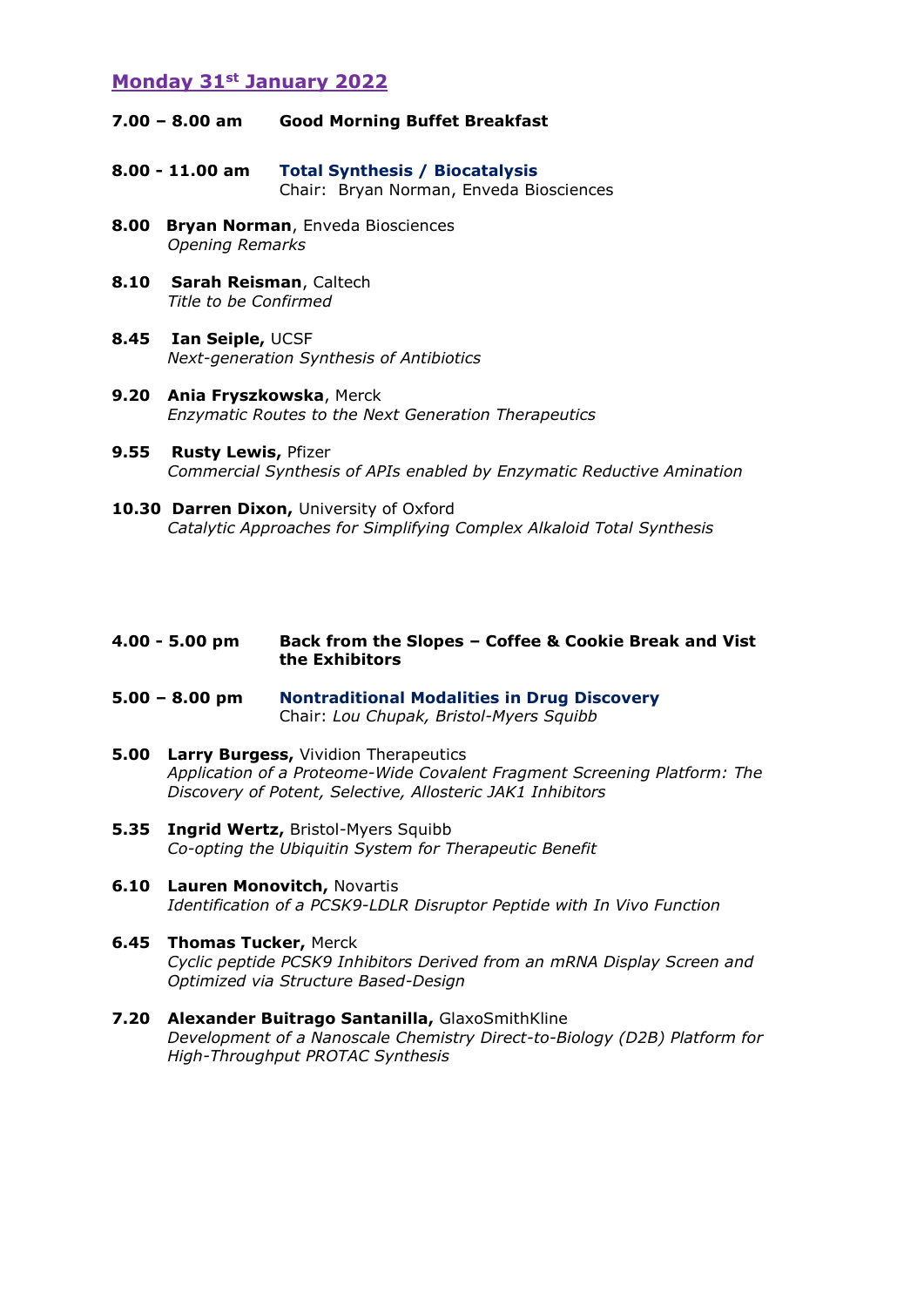## **Tuesday 1st February 2022**

- **7.00 – 8.00 am Good Morning Buffet Breakfast**
- **8.00 – 11.00 am Molecular Interactions in Drug Discovery** Chair: *Payal Sheth, Bristol-Myers Squibb*
- **8.00 Mary Matyskiela,** Neomorph Inc *Drugging the Undruggable with Molecular Glue*
- **8.35 Kaspar Hollenstein,** Merck *Structures of Active-State Orexin Type-2 Receptor Enable Structure-Based Drug Discovery*
- **9.10 Kathleen Farley,** Pfizer *Impacting Drug Design using NMR Solution Conformations*
- **9.45 Jakob Fuhrmann,** Genentech *Structure and Property Guided Design of Cell Permeable Peptidic Degraders*
- **10.20 Dave Wensel**, ViiV Healthcare *Structure-Function Relationship of a CD4-binding Adnectin with Anti-HIV-1 Activity*
- **4.00 - 5.00 pm Back from the Slopes – Coffee & Cookie Break and Vist the Exhibitors**
- **5.00 – 7.00 pm General Session: Advances in Synthesis and Medicinal Chemistry**  Chair: *Mike Visser, Novartis*
- **5.00 Xenia Searle,** Abbvie *A Synthesis-Driven Approach to Drug Discovery: CFTR Modulators*
- **5.20 Chuck Hendrick,** Janssen *Direct-to-Biology Platform for High-Throughput Synthesis and Evaluation of Hetero-bifunctional Degraders*
- **5.40 Marvin Meyers,** Saint Louis University *Optimization of Triazolopyridazines towards a Novel Drug to Treat Cryptosporidiosis Reveals Striking Impact by Positioning of* Fluorine
- **6.00 Kate Jackson,** C4 *Discovery of a Potent and Selective BRD9 Degrader with Activity in a Preclinical Model of Synovial Sarcoma*
- **6.20 Doug Beshore,** Merck *Building a Culture of Medicinal Chemistry Knowledge Sharing*
- **6.40 – 8.30 pm Networking Session Drinks & Poster Session and Visit the Exhibition**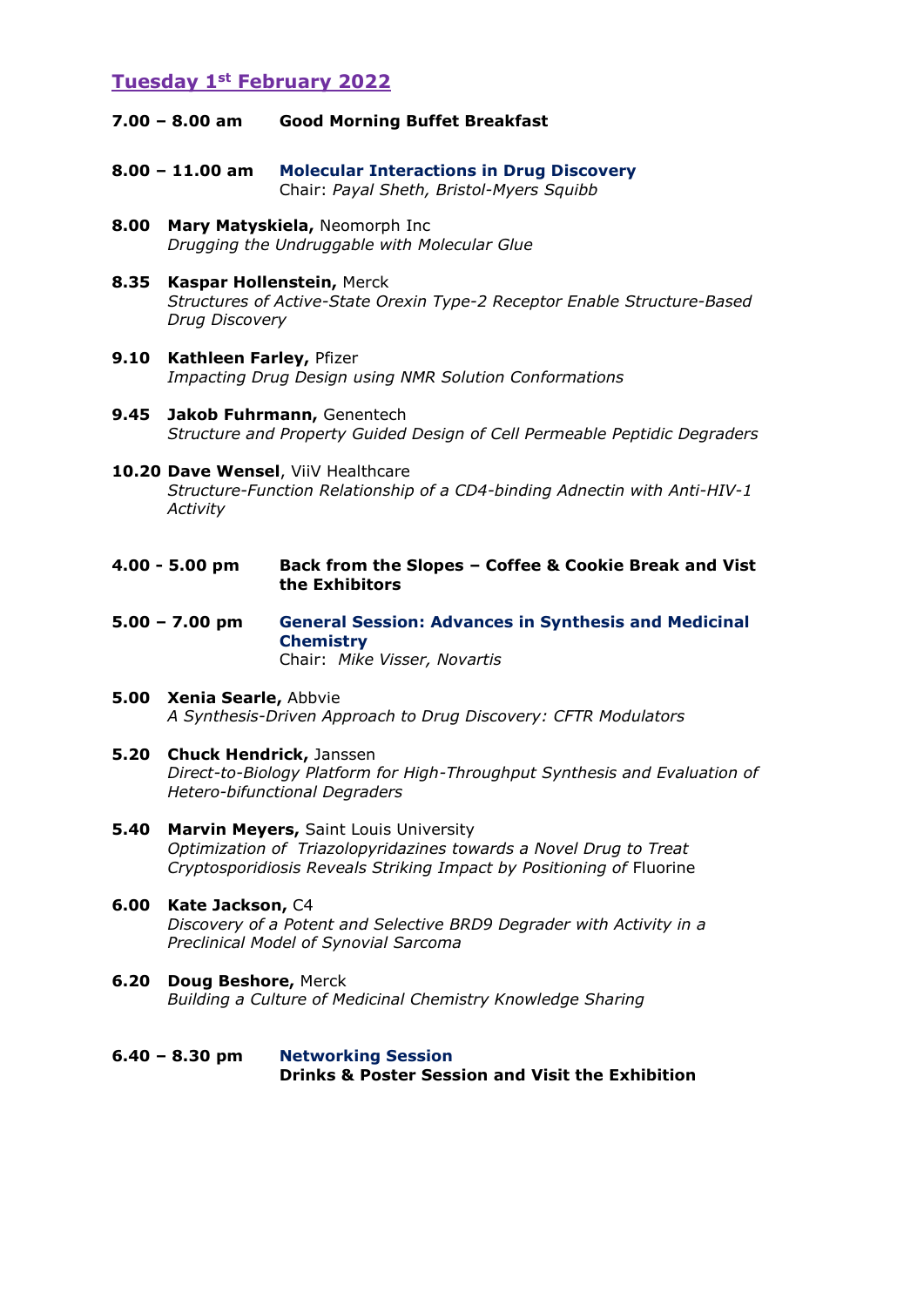# **Wednesday 2nd February 2022**

**7.00 – 8.00 am Good Morning Buffet Breakfast** 

**8.00 – 11.00 am Novel Enabling Synthetic Methodology (including high throughput experimentation, LSF / Inert Bond Activation / Automation)** Chair*: Darren Dixon, University of Oxford*

- **8.00 Sophie Rousseaux,** University of Toronto *Synthesis and Functionalization of Cyclopropanes and Cyclobutanes*
- **8.35 Andy McNally,** Colorado State *Selective Functionalization of Pyridines, Diazines and Pharmaceuticals via Unconventional Intermediates*
- **9.10 Cara Brocklehurst**, Novartis *Tackling Synthetic Challenges and Applying Synthetic Technologies across the Novartis Drug Discovery Portfolio*
- 9.45 **Robert Paton, Colorado State** *Computational Predictions of Reactivity & Site-Selectivity with Quantum Machine Learning*
- **10.20 Martin Eastgate,** Bristol-Myers Squibb *Innovation in the Synthesis of Complex Pharmaceuticals*
- **4.00 - 5.00 pm Back from the Slopes – Coffee & Cookie Break and Vist the Exhibitors**
- **5.00 – 8.00 pm Chemical Biology** Chair*: Stephanie Monson, Genentech*
- **5.00 Marcus Bantschef,** Cellzome, GSK *Tracking Drug Action at the Cell Surface and in the Secreted Proteome*
- **5.35 Justin Rettenmaier,** Jnana Therapeutics *RAPID - a High-Throughput, Cell-Based Ligand Discovery Platform for Difficult to Drug Targets*
- **6.10 Kate Carroll,** Scripps *Rewriting the Textbook on Cysteine Oxidation*
- **6.45 Tamara Reyes Robles**, Merck *Understanding Immune Cell Interactions via Photocatalysis*
- **7.20 Michael Lazear,** Scripps *Function-first Proteomic Strategies for Chemical Probe Discovery in Human Cells*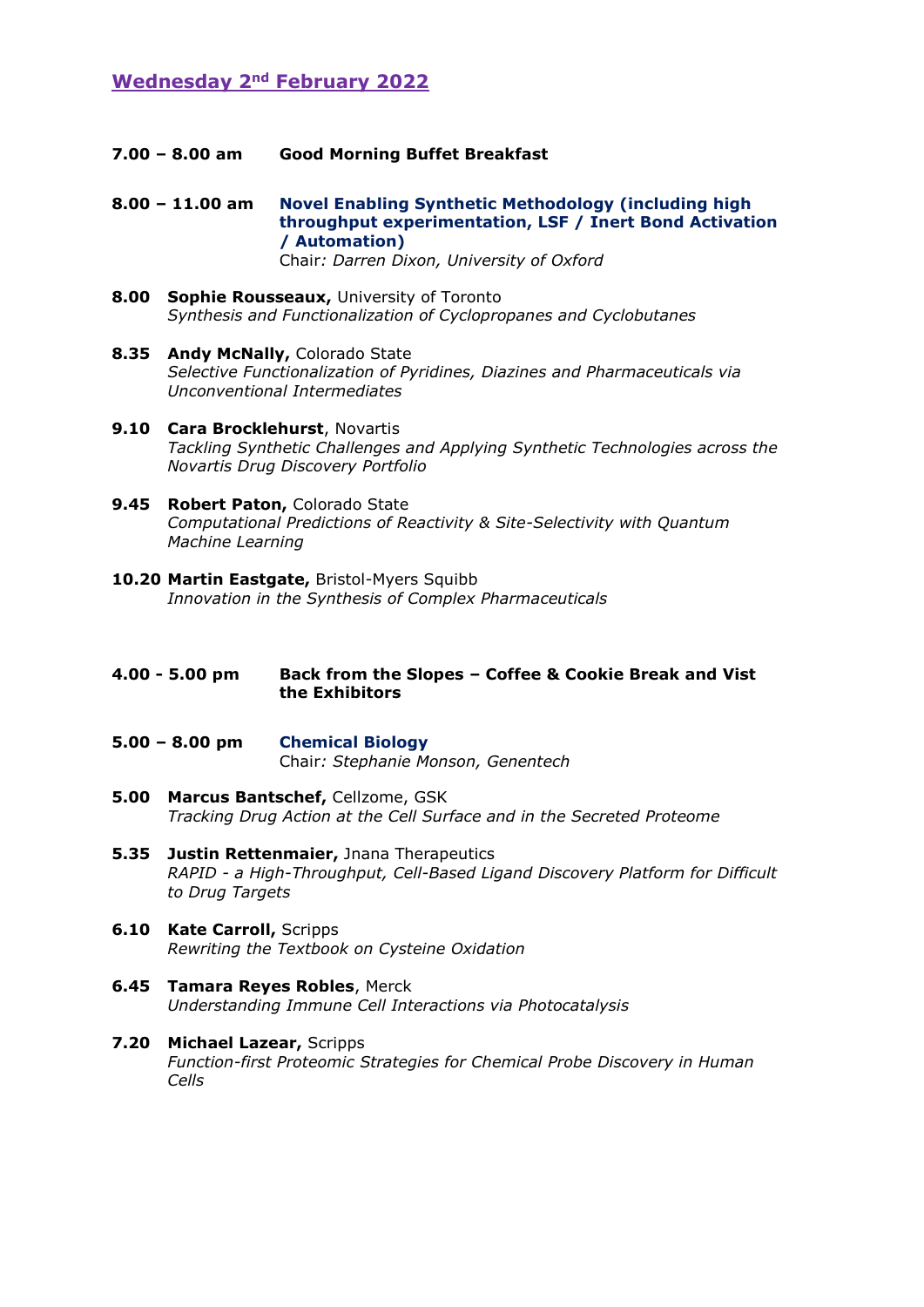# **Thursday 3rd February 2022**

- **7.00 – 8.00 am Good Morning buffet breakfast**
- **8.00 – 11.00 am Late Breaking Stories in Drug Discovery**  Chair: *Rebecca Gallego, Pfizer*
- **8.00 Eric Newcomb,** Pfizer *Discovery of the Selective CSF1R Inhibitor ARRY-382*
- **8.35 Julian Levell,** Constellation Pharmaceuticals, a MorphoSys Company *Identification and Optimization of First-in-Class Small Molecule Inhibitors of TREX1, a Novel Target in Immuno-oncology*
- **9.10 Mark Layton,** Merck *Discovery of a novel PDE10 inhibitor in clinical development for the treatment of Schizophrenia*
- **9.45 Brendan Crowley,** Merck & Co., Inc. *Next Generation Oxazolidinone Antibiotics for the Treatment of Tuberculosis*

#### **10.20 James Taylor,** Gilead

*Discovery and Early Clinical Development of the First-in-class TPL2 Kinase Inhibitor Tilpisertib (GS-4875) for Inflammatory Diseases*

# **5.00 pm GALA DINNER AND ROBERT M. WILLIAMS KEYNOTE ADDRESS**

Chair: *Philippe Nantermet, Merck and Matthew Hayward, Pfizer*

**Networking Session Pre-Dinner Drinks**

**Keynote Speaker: Jay Bradner,** *Novartis Small Molecules with Big Ambitions: Approaches to Intractable Targets*

**Conference Dinner** 

**Conference Closes**